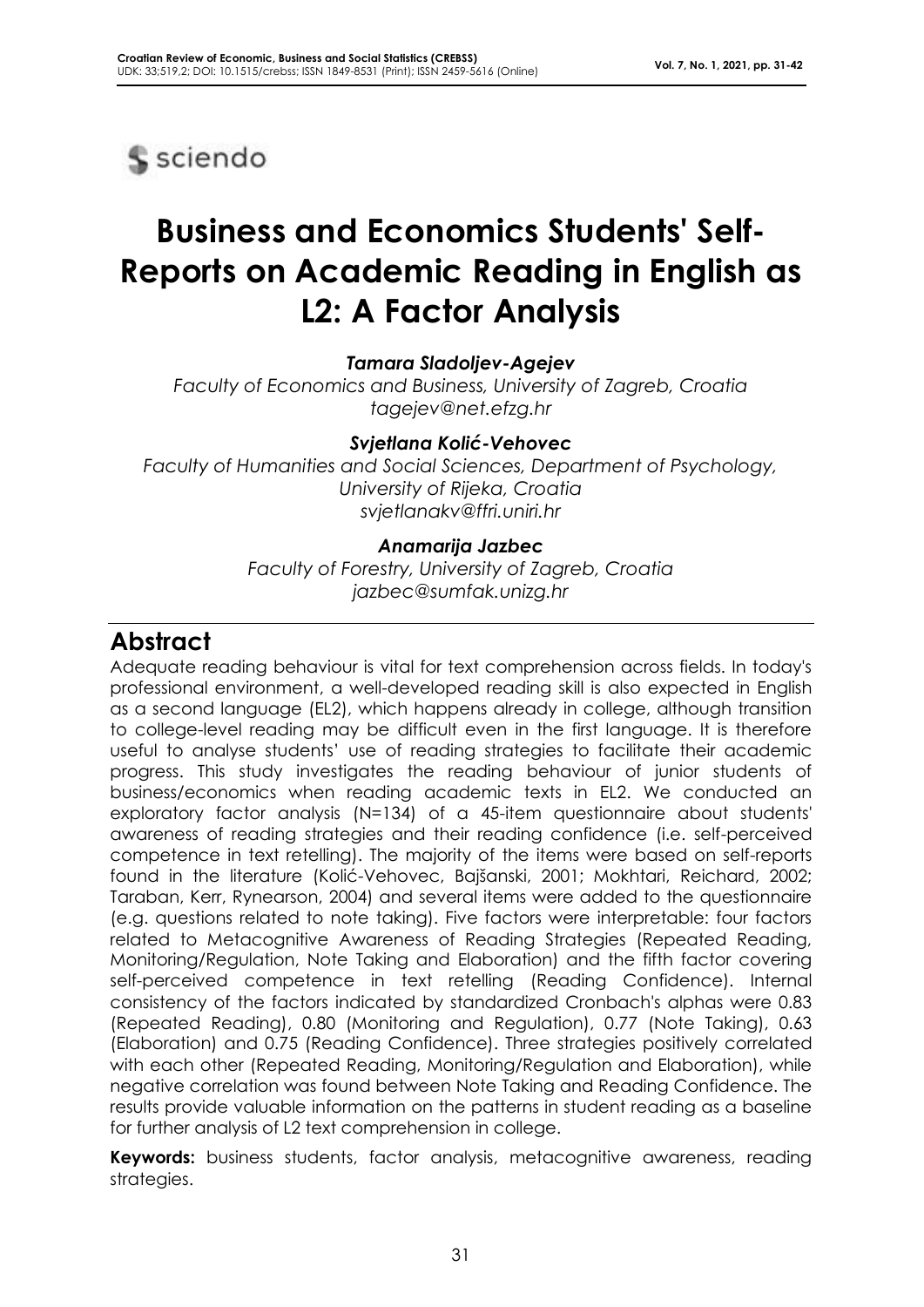**JEL classification:** A22, I23. **DOI:** 10.2478/crebss-2021-0003

**Received:** November 14, 2020 **Accepted:** February 24, 2021

## **Introduction**

For many students transition to college may be rather difficult due to the need to cover large amounts of reading material dealing with complex academic concepts. Appropriate reading behaviour is thus essential for junior students struggling with independent reading tasks (Snow, 2002). This involves reading strategies such as using prior knowledge, monitoring one's comprehension or benefiting from support strategies (Mokhtari, Reichard, 2002) such as note taking, all of which may increase students' confidence and enable deep comprehension. However, students often apply superficial reading strategies (e.g. repeated reading) without establishing relations between the ideas in the text, which may call for remedial action to avoid obstacles to academic success. The problem is particularly relevant in highly internationalized higher education when students are expected to use English as a lingua franca at a near-native level although the texts they read are already difficult for them in their first language.

Helping students overcome such reading obstacles, especially if English as a Second Language (EL2) is in question, is therefore worth investigating both for students' studying progress and for their future careers. The ability to manage texts efficiently (e.g. writing summaries and reports) is required from all professionals regardless of whether they compete for junior posts in international organizations (e.g., European Union, 2020, United Nations, 2020) or for managerial positions in the private sector.

## **Literature review**

Mokhtari and Reichard (2002) point to agreement among researchers that metacognition, i.e. 'awareness and monitoring of one's comprehension processes' (p.249) is vital for successful reading. Metacognitive awareness regulates the reading process (e.g. Alexander, Jetton, 2000; Baker, Brown, 1984) and distinguishes skilled from unskilled readers. Skilled readers actively use reading strategies (Pressley, Afflerbach, 1995) making sure they understand what they read taking into account the text as a whole (comprehension monitoring) and relating the content to what they know from before (use of prior knowledge - elaboration). In contrast, unskilled readers are unaware of appropriate reading strategies, or they use them only mechanically. For example, they tend to reread without checking understanding or they take verbatim notes of the text only by listing unclearly related concepts (McNamara, O'Reilly, 2009). In university settings, students predominantly report using simple 'repetition strategies' (repeated reading, rereading), and few of them claim they try to connect academic texts with their prior knowledge (Wood, Motz, Willoughby, 1998). Kolić-Vehovec, Bajšanski and Rončević-Zubković (2011) thus conclude that educators should create more demanding reading tasks (e.g. summarising, essay writing) in order to encourage students to use complex strategies which would help them monitor and regulate the reading process.

One way to analyse students' metacognition is through self-reports (e.g. Miholic, 1994; Mokhtari, Reichard 2002; Pereira-Laird, Deane, 1997), which was the approach also taken in this study. The purpose of our research was to investigate the main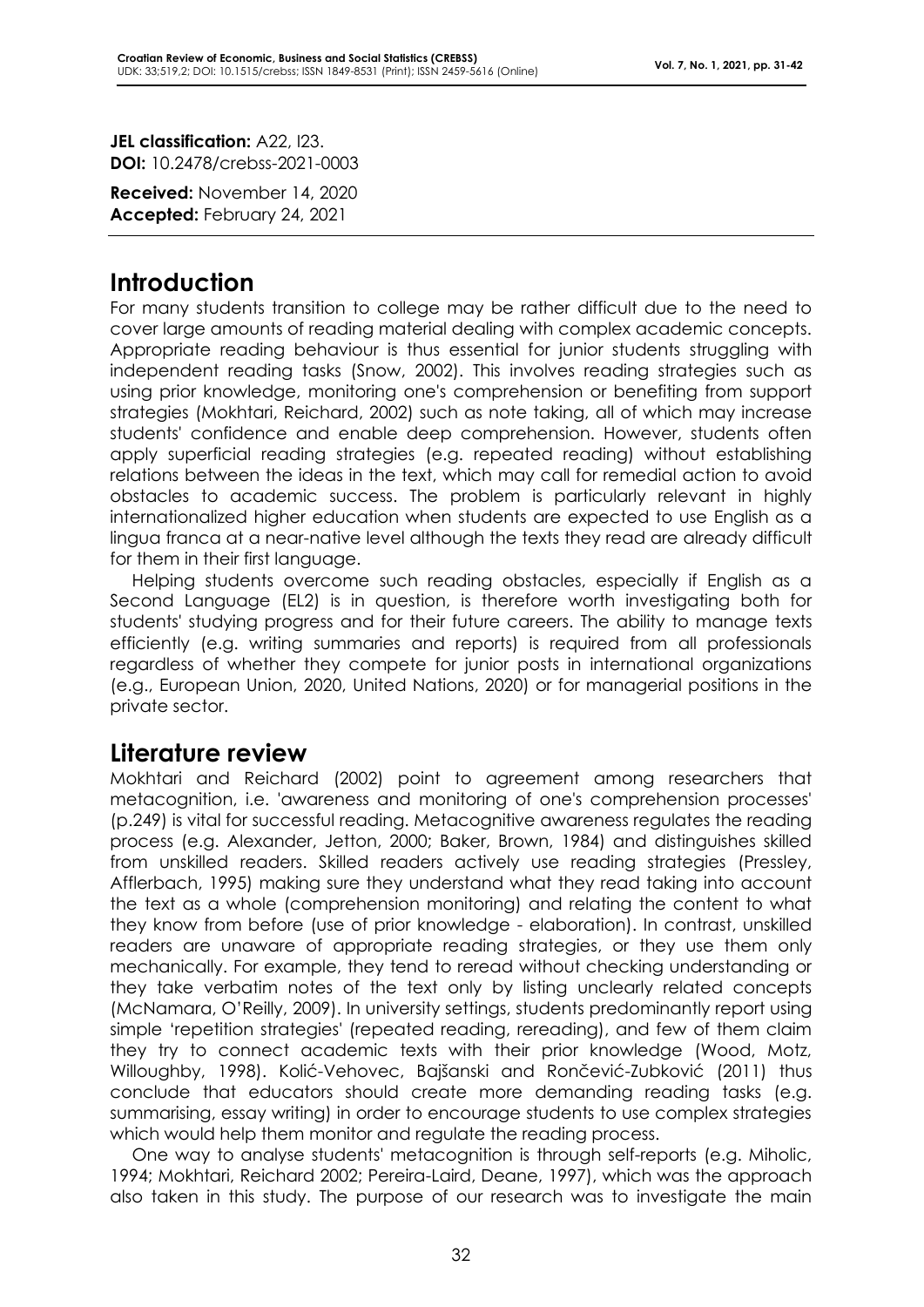patterns of junior students' strategic reading behaviour when dealing with academic texts in English. We also wanted to identify relations between the applied strategies and reading confidence which we conceptualised as self-perceived competence in text retelling. We expected that the results of our study could provide useful information on academic reading and contribute to further research on text comprehension in L2.

## **Research methodology**

#### **Participants**

Participants were first-year students of business and economics (N=157, male: 65, female: 92), native speakers of Croatian language (18-23 years of age, 19.13 years on average), with proficiency in English as L2 ranging from low (A2, CEFR level) to advanced (C2, CEFR level) as follows (N=125): A2=6.40%, B1= 18.40%, B2=32.80%, C1=36.80% and C2=5.60%. Only the participants who answered all the items in their self-reports (questionnaires) were included in the factor analysis (N=134, male: 57, female: 77).

#### **Instruments**

English Language Proficiency (L2). Proficiency in English as L2 was assessed using the Quick Placement Test 2 (Allan, 2004) which consisted of 200 multiple-choice questions (100 grammar and 100 listening exercises, max. 200 points total). The results were interpreted according to the Common European Framework of Reference for Languages - CEFR (Council of Europe, 2020) using the six-level scale of language proficiency: A1-A2 (basic), B1-B2 (independent), and C1-C2 (proficient).

Metacognitive Awareness of Reading Strategies and Reading Confidence Questionnaire. The questionnaire was constructed for the purpose of this study. It started with 'When I read a text on business or economic affairs in English,…', followed by 45 items (statements) describing the use of different reading strategies and self-perceived competence in text retelling (reading confidence). The largest number of items (30) were taken from the Metacognitive Awareness of Reading Strategies Inventory (MARSI) designed by Mokhtari and Reichard (2002), and the remaining statements were based on questionnaires found in the literature (Kolić-Vehovec, Bajšanski, 2001; Taraban, Kerr, Rynearson, 2004; PISA, 2009) as well as on expert opinion. The MARSI was appropriate for our research as it also targets adolescents and adults when confronting academic reading. The factor analysis of the MARSI indicated three factors (strategy subscales): Global Reading Strategies (e.g., 'I have a purpose in mind when I read.'), Problem-Solving Strategies (e.g., 'I adjust my reading speed according to what I read.'), and Support Reading Strategies (e.g., 'I take notes while reading.'). In our study, more detailed items were added to the questionnaire asking about careful reading (e.g., Weir, Khalifa, 2008), awareness of text organisation, work on text (e.g. highlights, note taking) and selfperceived competence in text retelling/summarizing (e.g., 'I can summarize the text after the first reading.'). The questions about perceived competence in text retelling were added in order to identify possible relations between students' reading strategies and their reading confidence. Similar to Mokhtari and Reichard (2002), students responded to the questions on a 5-point Likert-type scale ranging from 1 ('I never do this.') to 5 ('I always do this.').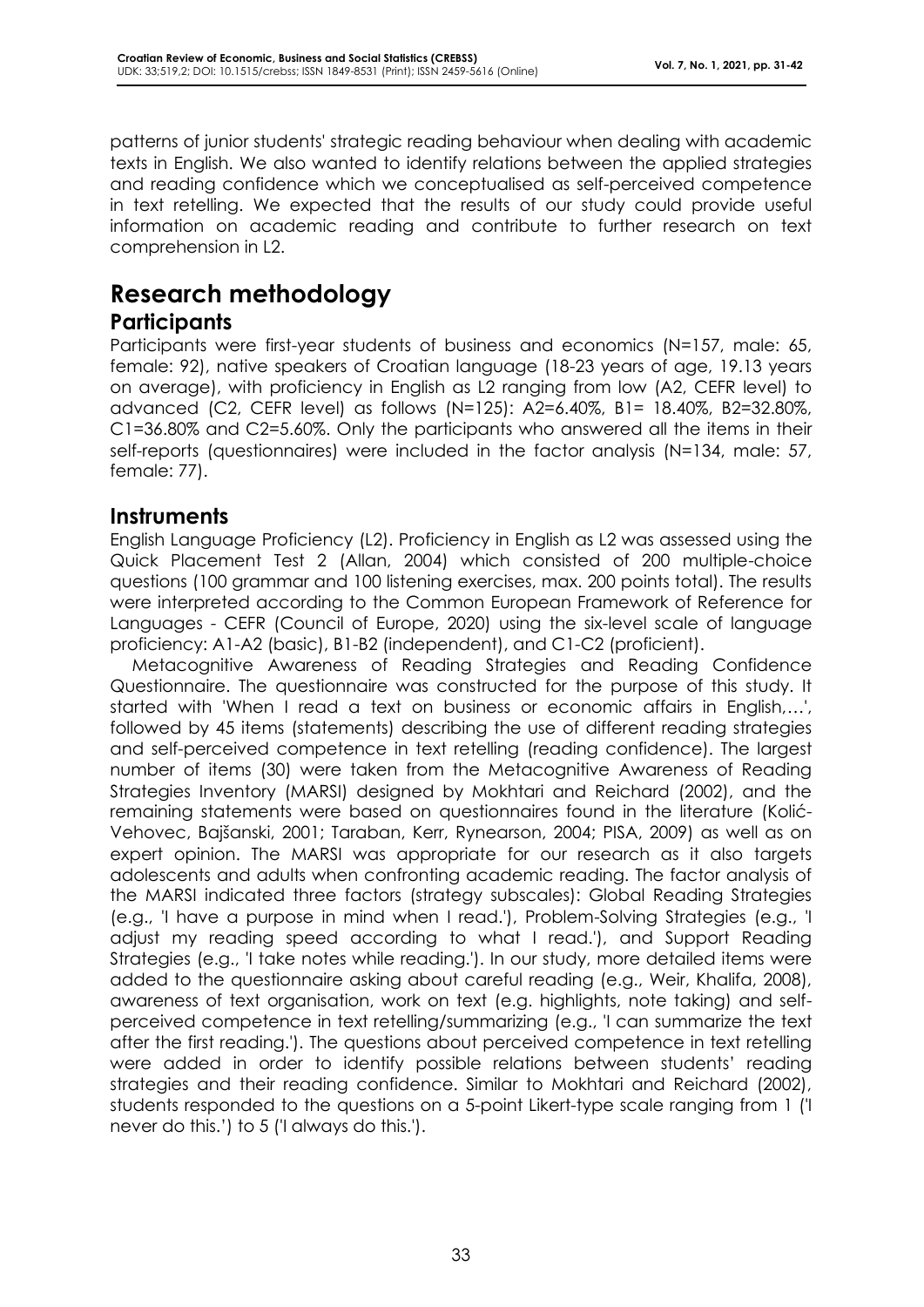#### **Procedure**

Participants were first informed about the research, they then signed their written consents and provided personal information on their age and EL2 background. After that, participants were tested for language proficiency in EL2, outside their class time. Due to class overlaps, not all the participants were able to attend language testing and some decided to withdraw from the research. The questionnaire was then administered (in Croatian) during regular classes of the course in English for Business and Economics, which took between 10 and 15 minutes of class time. The questionnaire was not anonymous, but it was explained to students that they could withdraw from the research at any time, that there were no right or wrong answers, and that their results would only be used for research purposes without affecting their student record. Since the marking system in the course was highly transparent, the lack of anonymity was not considered to be an obstacle for the study.

#### **Statistical analyses**

An exploratory factor analysis was conducted to determine the latent factors of the Metacognitive Awareness of Reading Strategies and Reading Confidence Questionnaire which consisted of 45 items (manifest variables). Factors were extracted using the Principal Component Analysis, and Promax rotation was applied to ensure better interpretability (Tabachnick, Fidell, 2001). Cronbach's alpha was used as a measure of internal consistency of the factors, and relations between the factors were analysed using Pearson's correlation coefficient. All statistical analyses were performed using the SAS 9.4 software.

## **Results and discussion**

We first show the results of the factor analysis (Figure 1, Table 1) and then we present descriptive statistics and the correlation analysis for the factors (Table 2, Table 3).

The Kaiser-Meyer-Olkin value of sample adequacy was 0.647 indicating that our sample was adequate but mediocre (Beavers et al., 2013). Promax rotation of the extracted factors was applied, and the rotated factor structure is shown in Table 1.

We applied the Gorsuch (1983) criterion that recommended evaluating the scree plot and eigenvalues in tandem with interpretability to decide the number of factors to retain. In our case, a five-factor structure allowed meaningful interpretation (Tabachnick, Fidell, 2001) as seen in Table 1.

Figure 1 represents the scree plot of the eigenvalues and proportion of the explained variance against the factor number.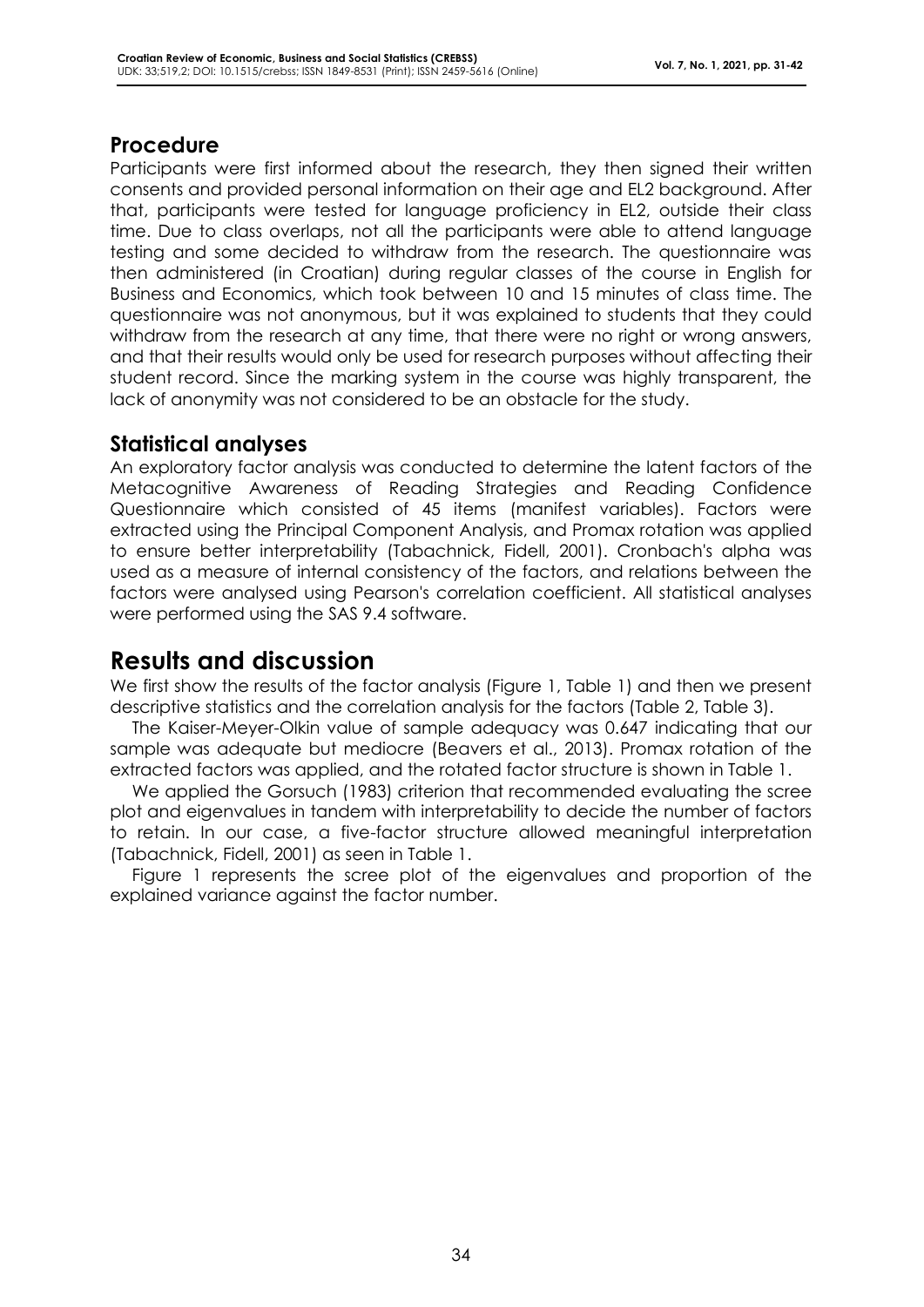

Figure 1 Scree plot of the eigenvalues and proportion of the explained variance against the factor number

| Inventory item                                                                                                                                         | Factor | Factor<br>2 | Factor<br>3 | Factor<br>4 | Factor<br>5 | $\mathsf{C}$ |
|--------------------------------------------------------------------------------------------------------------------------------------------------------|--------|-------------|-------------|-------------|-------------|--------------|
| REPEATED READING (Factor 1)                                                                                                                            |        |             |             |             |             |              |
| 37. If I don't understand a paragraph, I<br>reread it several times.                                                                                   | 0.80   | 0.22        | 0.12        | 0.17        | 0.02        | 0.65         |
| 36. If I don't understand a sentence, I<br>reread it several times.                                                                                    | 0.76   | 0.13        | 0.12        | 0.22        | $< -0.01$   | 0.59         |
| 33. If I don't understand a part of the<br>text, I reread it several times.                                                                            | 0.72   | 0.15        | 0.15        | 0.25        | 0.23        | 0.56         |
| 16. When text becomes difficult, I pay<br>closer attention to what I'm reading.                                                                        | 0.66   | 0.41        | $-0.05$     | 0.13        | 0.04        | 0.52         |
| 11. I try to get back when I lose<br>concentration.                                                                                                    | 0.55   | 0.21        | $-0.02$     | 0.03        | 0.10        | 0.34         |
| 44. I read texts slowly and carefully from<br>the beginning to the end.                                                                                | 0.63   | 0.21        | 0.18        | 0.34        | 0.16        | 0.42         |
| 27. When text becomes difficult, I re-<br>read to increase my understanding.                                                                           | 0.58   | 0.13        | 0.06        | 0.29        | 0.10        | 0.36         |
| 8. I read slowly but carefully to be sure I<br>understand what I'm reading.                                                                            | 0.46   | 0.15        | 0.17        | 0.15        | $-0.10$     | 0.23         |
| 18. I stop from time to time and think<br>about what I'm reading.                                                                                      | 0.52   | 0.24        | 0.08        | 0.43        | $-0.04$     | 0.36         |
| 15. I use reference materials such as<br>dictionaries to help me understand<br>what I read.                                                            | 0.33   | 0.12        | 0.11        | 0.13        | $-0.21$     | 0.17         |
| 38. If I don't understand a word, I reread<br>the sentence and think about the<br>meaning of the word in relation to the<br>previous text I have read. | 0.37   | 0.34        | 0.08        | 0.22        | $-0.06$     | 0.20         |

| Table 1 Factor structure matrix of the promax rotated solution |
|----------------------------------------------------------------|
|----------------------------------------------------------------|

Note: C = communality.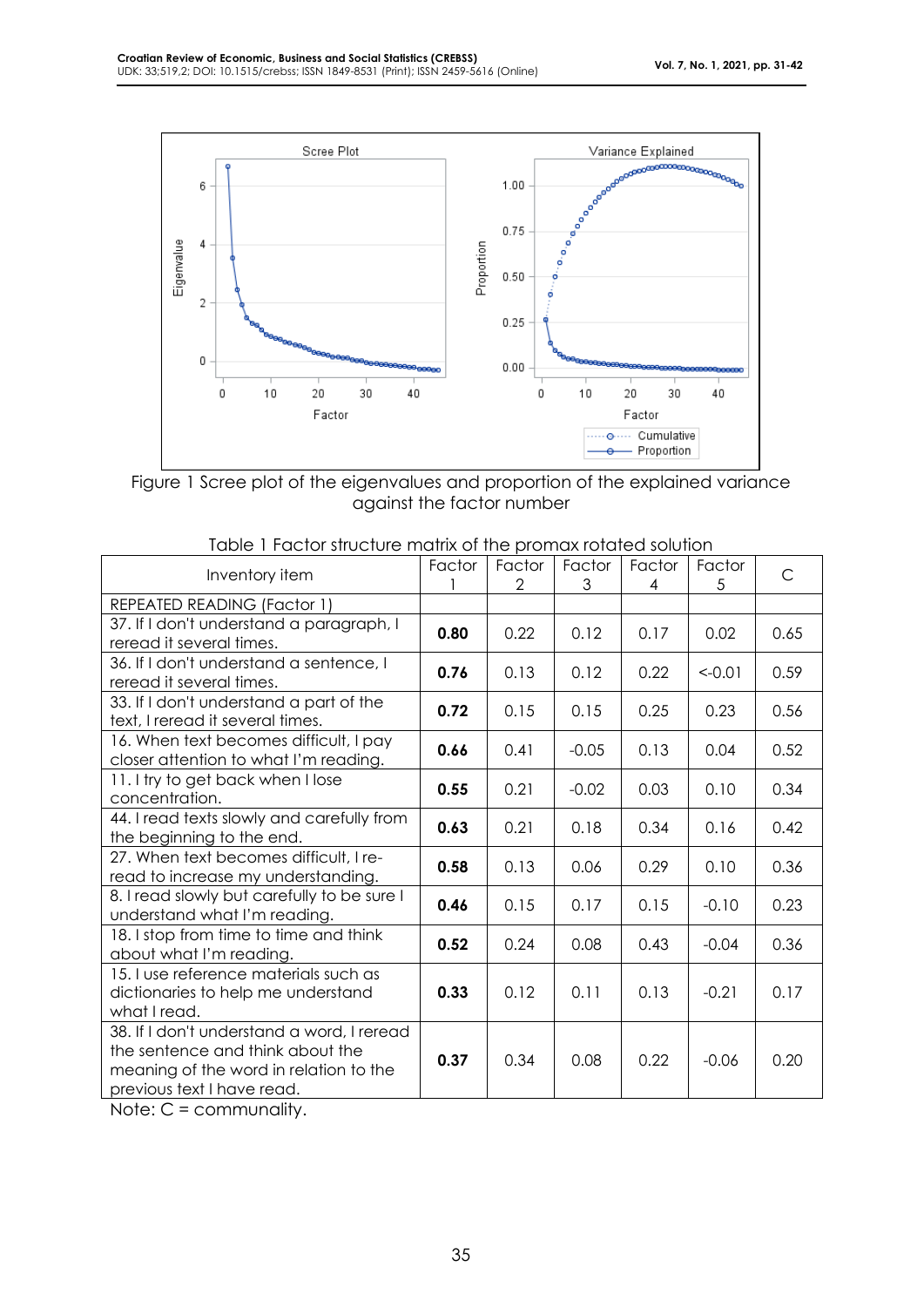| Inventory item                                                                                                     | Factor | Factor<br>2 | Factor<br>3 | Factor<br>4 | Factor<br>5 | $\mathsf{C}$ |
|--------------------------------------------------------------------------------------------------------------------|--------|-------------|-------------|-------------|-------------|--------------|
| MONITORING AND REGULATION (Factor<br>2)                                                                            |        |             |             |             |             |              |
| 30. I try to guess the meaning of<br>unknown words or phrases.                                                     | 0.05   | 0.61        | $-0.09$     | 0.17        | 0.09        | 0.40         |
| 26. I try to guess what the material is<br>about when I read.                                                      | 0.18   | 0.60        | $-0.17$     | 0.16        | $< -0.01$   | 0.40         |
| 29. I check to see if my guesses about<br>the text are right or wrong.                                             | 0.19   | 0.61        | 0.14        | 0.30        | $-0.03$     | 0.41         |
| 24. I go back and forth in the text to<br>find relationships among ideas in it.                                    | 0.26   | 0.60        | 0.16        | 0.23        | $-0.01$     | 0.40         |
| 23. I critically analyse and evaluate the<br>information presented in the text.                                    | 0.18   | 0.55        | $-0.12$     | 0.25        | 0.24        | 0.36         |
| 1. I have a purpose in mind when I<br>read.                                                                        | 0.22   | 0.50        | 0.06        | 0.16        | 0.11        | 0.26         |
| 25. I check my understanding when I<br>come across conflicting information.                                        | 0.32   | 0.52        | < 0.01      | 0.33        | 0.09        | 0.32         |
| 7. I think about whether the content of<br>the text fits my reading purpose.                                       | 0.29   | 0.53        | 0.03        | 0.44        | 0.03        | 0.38         |
| 17. I use tables, figures, and pictures in<br>text to increase my understanding.                                   | 0.20   | 0.40        | $<-0.01$    | 0.12        | 0.25        | 0.22         |
| 28. I ask myself questions I like to have<br>answered in the text.                                                 | 0.25   | 0.41        | 0.26        | 0.26        | $-0.10$     | 0.27         |
| 40. I look for the main ideas and their<br>relations in the text I read.                                           | 0.17   | 0.40        | 0.13        | 0.39        | 0.03        | 0.25         |
| <b>NOTE TAKING (Factor 3)</b>                                                                                      |        |             |             |             |             |              |
| 42. When I read, I take key words from<br>the text.                                                                | 0.04   | 0.02        | 0.74        | $-0.04$     | $-0.10$     | 0.57         |
| 41. When I read, I mark the main parts<br>of the text.                                                             | 0.11   | $-0.12$     | 0.70        | 0.09        | $-0.03$     | 0.52         |
| 43. When I read, I take key words of<br>smaller text segments, so I can easier<br>put them together in a whole.    | 0.08   | 0.15        | 0.62        | 0.07        | $-0.05$     | 0.42         |
| 2. I take notes while reading to help me<br>understand what I read.                                                | 0.16   | 0.04        | 0.68        | 0.30        | $-0.15$     | 0.51         |
| 12. I underline or circle information in<br>the text to help me remember it.                                       | 0.05   | $-0.16$     | 0.61        | 0.08        | $-0.30$     | 0.43         |
| 6. I summarize what I read to reflect on<br>important information in the text.                                     | 0.16   | 0.07        | 0.55        | 0.33        | $-0.12$     | 0.37         |
| 31. I use drawings or graphically<br>organized notes to present the main<br>ideas in the text and their relations. | 0.07   | 0.15        | 0.43        | $-0.10$     | $-0.02$     | 0.25         |
| 5. When text becomes difficult, I read<br>aloud to help me understand what I<br>read.                              | 0.16   | $-0.20$     | 0.38        | 0.12        | $-0.19$     | 0.24         |
| 22. I use typographical aids like bold<br>face and italics to identify key<br>information.                         | 0.05   | 0.16        | 0.22        | 0.03        | $-0.14$     | 0.09         |

Note: C = communality.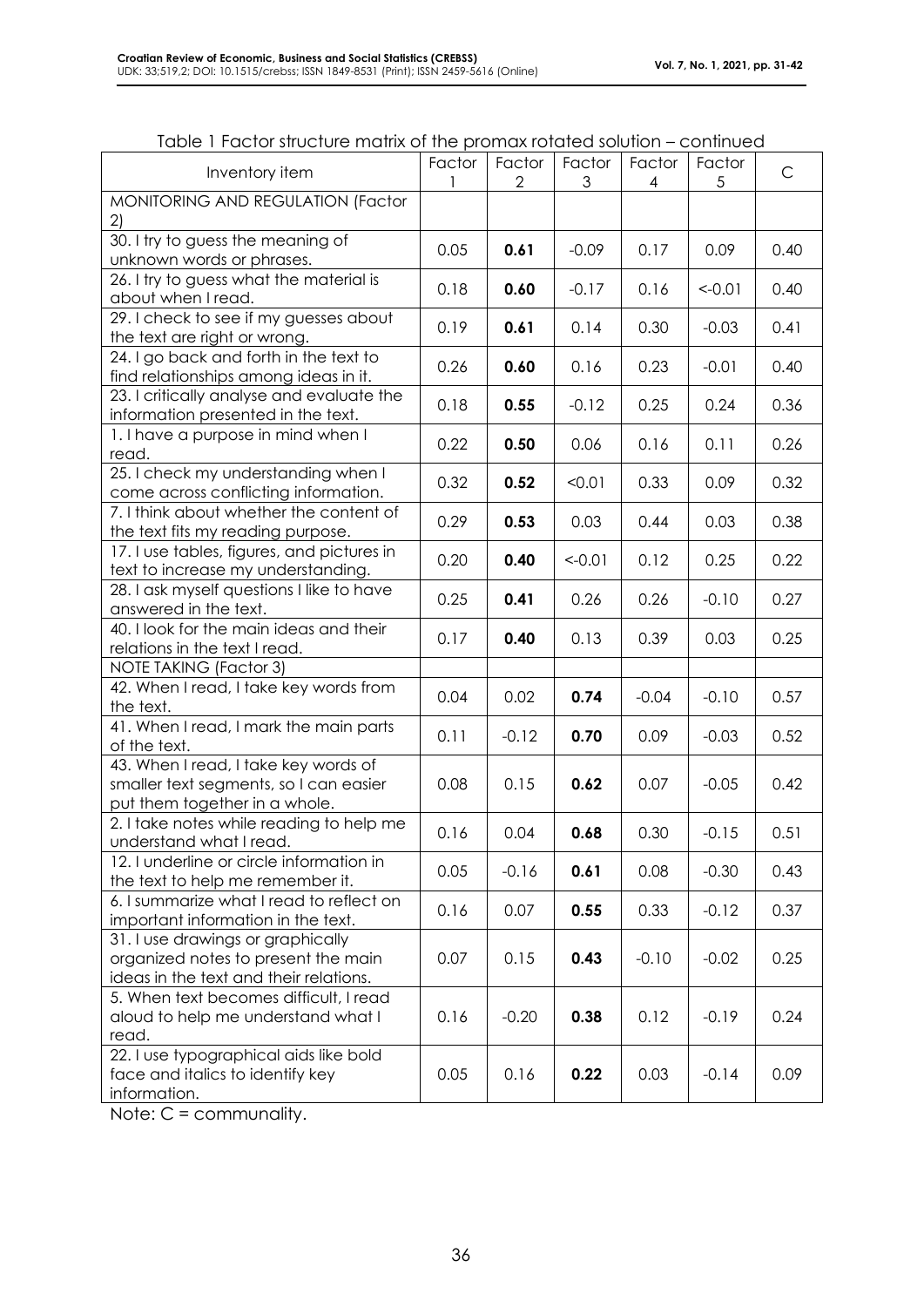| Inventory item                                                                                                | Factor<br>1 | Factor<br>$\mathbf{2}$ | Factor<br>3 | Factor<br>4 | Factor<br>5 | $\mathsf C$ |
|---------------------------------------------------------------------------------------------------------------|-------------|------------------------|-------------|-------------|-------------|-------------|
| <b>ELABORATION (Factor 4)</b>                                                                                 |             |                        |             |             |             |             |
| 3. I think about what I know to help me<br>understand what I read.                                            | 0.13        | 0.25                   | 0.06        | 0.58        | 0.06        | 0.36        |
| 20. I paraphrase (restate ideas in my<br>own words) to better understand what I                               | 0.10        | 0.08                   | 0.10        | 0.47        | $< -0.01$   | 0.23        |
| read.                                                                                                         |             |                        |             |             |             |             |
| 39. I try to connect the paragraph I<br>read with the previous paragraph.                                     | 0.22        | 0.26                   | 0.06        | 0.50        | 0.10        | 0.27        |
| 13. I adjust my reading speed<br>according to what I'm reading.                                               | 0.21        | 0.34                   | 0.09        | 0.44        | $-0.07$     | 0.26        |
| 9. I discuss what I read with others to<br>check my understanding.                                            | 0.16        | 0.22                   | 0.17        | 0.39        | $-0.26$     | 0.27        |
| 19. I use context clues to help me<br>better understand what I'm reading.                                     | 0.40        | 0.30                   | < 0.01      | 0.48        | 0.14        | 0.32        |
| 21. I try to picture or visualize<br>information to help remember what I<br>read.                             | 0.15        | 0.18                   | 0.23        | 0.30        | $-0.05$     | 0.14        |
| 10. I skim the text first by noting<br>characteristics like length and<br>organization.                       | 0.18        | 0.16                   | $-0.15$     | 0.30        | $-0.28$     | 0.28        |
| <b>READING CONFIDENCE (Factor 5)</b>                                                                          |             |                        |             |             |             |             |
| 35. I can retell a text in Croatian<br>regardless of whether it is written in<br>English or in Croatian.      | 0.08        | 0.11                   | $-0.15$     | 0.49        | 0.71        | 0.69        |
| 34. I can retell a paragraph in Croatian<br>regardless of whether it is written in<br>English or in Croatian. | 0.18        | 0.10                   | $-0.15$     | 0.50        | 0.71        | 0.69        |
| 45. I can summarize the text after the<br>first reading.                                                      | 0.16        | 0.35                   | $-0.03$     | 0.10        | 0.54        | 0.40        |
| 4. I preview the text to see what it's<br>about before reading it.                                            | 0.04        | < 0.01                 | < 0.01      | 0.07        | $-0.30$     | 0.11        |
| 14. I decide what to read closely and<br>what to ignore.                                                      | 0.07        | 0.07                   | 0.22        | 0.15        | $-0.43$     | 0.24        |
| 32. If I don't understand part of the text,<br>I give up and skip it.                                         | $-0.34$     | $-0.16$                | 0.10        | $-0.08$     | $-0.49$     | 0.34        |
| Eigenvalues                                                                                                   |             |                        |             |             |             |             |
|                                                                                                               | 6.68        | 3.54                   | 2.46        | 1.94        | 1.50        |             |
| Variance Explained by Each Factor Ignoring Other Factors                                                      |             |                        |             |             |             |             |
|                                                                                                               | 5.13        | 4.40                   | 3.50        | 3.80        | 2.53        |             |

|  | Table 1 Factor structure matrix of the promax rotated solution – continued |
|--|----------------------------------------------------------------------------|
|--|----------------------------------------------------------------------------|

Note: C = communality.

Table 1 represents four factors related to Metacognitive Awareness of Reading Strategies, and the fifth factor was called Reading Confidence.

Some of the items had factor loadings higher than .30 on more than one factor. Such items were assigned to the factor where the loading was higher and factor content was more compatible with the item content. Item 22 had no loading greater than 0.30, so it was not to be assigned to any factor in further research.

The first factor included items (statements) mainly related to rereading for better comprehension (e.g., 'If I don't understand part of the text, I reread it several times.' or 'If I don't understand a paragraph, I reread it several times.'), and we named it Repeated Reading. This factor explained 26.42% of the total variance.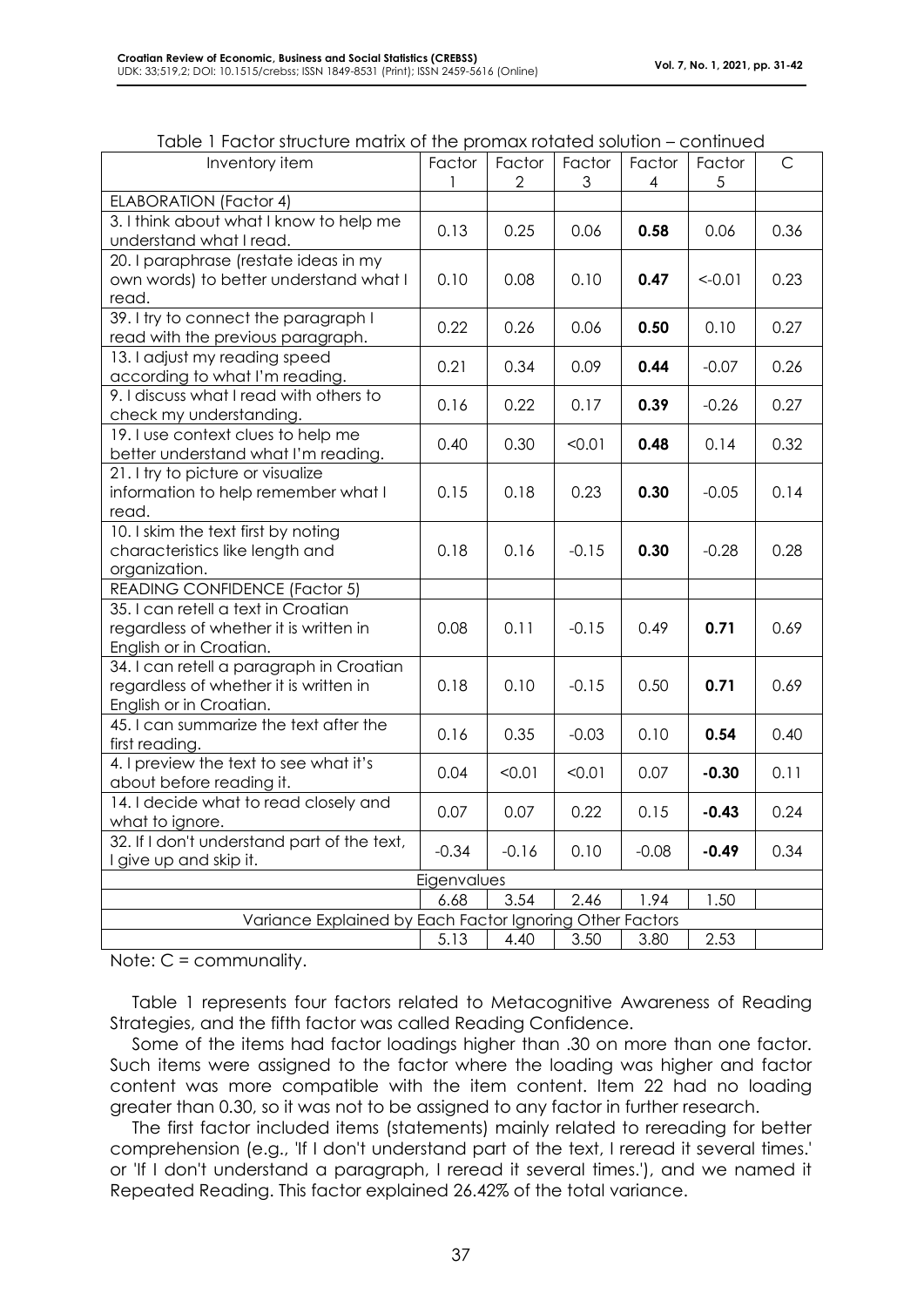The second factor contained items that describe comprehension monitoring and regulation of the reading process (e.g., 'I go back and forth in the text to find relationships among ideas in it.'), and it was called Monitoring and Regulation. The factor explained 14.03% of the total variance.

The third factor contained items related to note taking and work on text (e.g., 'When I read, I take key words from the text.', 'When I read, I mark the main parts of the text.'), and it was named Note Taking. The factor explained 9.71% of the total variance.

The fourth factor consisted of seven items related to strategies used to establish relations between text content and own knowledge/experience, or between other parts of the text (e.g., 'I think about what I know to help me understand what I read.', or 'I use context clues to help me better understand what I read.'), and it was named Elaboration. The factor explained 7.68% of the total variance.

The fifth factor included items related to self-perceived competence in text retelling in English or in Croatian (e.g., 'I can retell a text in Croatian regardless of whether it is written in English or in Croatian.'), and we named it Reading Confidence. This factor explained 5.93% of the total variance.

Internal reliabilities of the factors were measured using Cronbach's alpha coefficient (Tabachnick, Fidell, 2001). Standardized Cronbach's alphas for the factors related to Metacognitive Awareness of Reading Strategies were as follows: 0.83 (Repeated Reading), 0.80 (Monitoring and Regulation), 0.77 (Note Taking) and 0.63 (Elaboration). Cronbach's alpha for Reading Confidence was 0.75. The values were high or satisfactory for all the factors except for Elaboration. The lower value for this factor was considered acceptable for research purposes.

The four reading strategies (Rereading, Monitoring and Regulation, Note Taking, Elaboration) identified as four factors in our study are well described in the literature (e.g., Pressley, Afflerbach, 1995; Afflerbach, Cho, Kim, 2015) and can point to types of strategic behaviour in junior students' academic reading. As mentioned before, rereading appears to be by far the commonest reading strategy (Wood, Motz, Willoughby, 1998), which, if applied together with the monitoring and regulation of the reading process, can enhance comprehension (Kolić-Vehovec, Bajšanski, 2006; Mokhtari, Reichard, 2002). However, unskilled readers tend not to monitor their comprehension, and neither do they use their prior knowledge sufficiently, not even in college (Wood, Motz, Willoughby, 1998).

The factor analysis of our students' self-reports had some overlaps with the MARSI questionnaire (Mokhtari, Reichard, 2002) which we used in its entirety (30 items) together with fifteen additional statements. As said before, the factor analysis of the MARSI revealed three factors: global (13 items), problem-solving (8 items) and support reading strategies (9 items). Not surprisingly, our first factor (Repeated Reading) contained five items belonging to MARSI's problem-solving strategies as rereading is a frequently used strategy to resolve comprehension issues also at university (Wood, Motz, Willoughby, 1998). Furthermore, the second factor in our research (Monitoring and Regulation) predominantly contained MARSI's global strategies which may be explained by the students' effort to monitor their comprehension by considering the text as a whole (globally) rather than as a set of fragments. Also, quite expectedly, the Note Taking items within the third factor in our questionnaire corresponded to the support strategies in the MARSI. The only factor that could not be related to the MARSI was Elaboration as it contained items equally distributed across MARSI's three factors, possibly due to the nature of elaboration as a strategy of benefiting from different resources beyond (e.g., prior knowledge) and within text (i.e. context).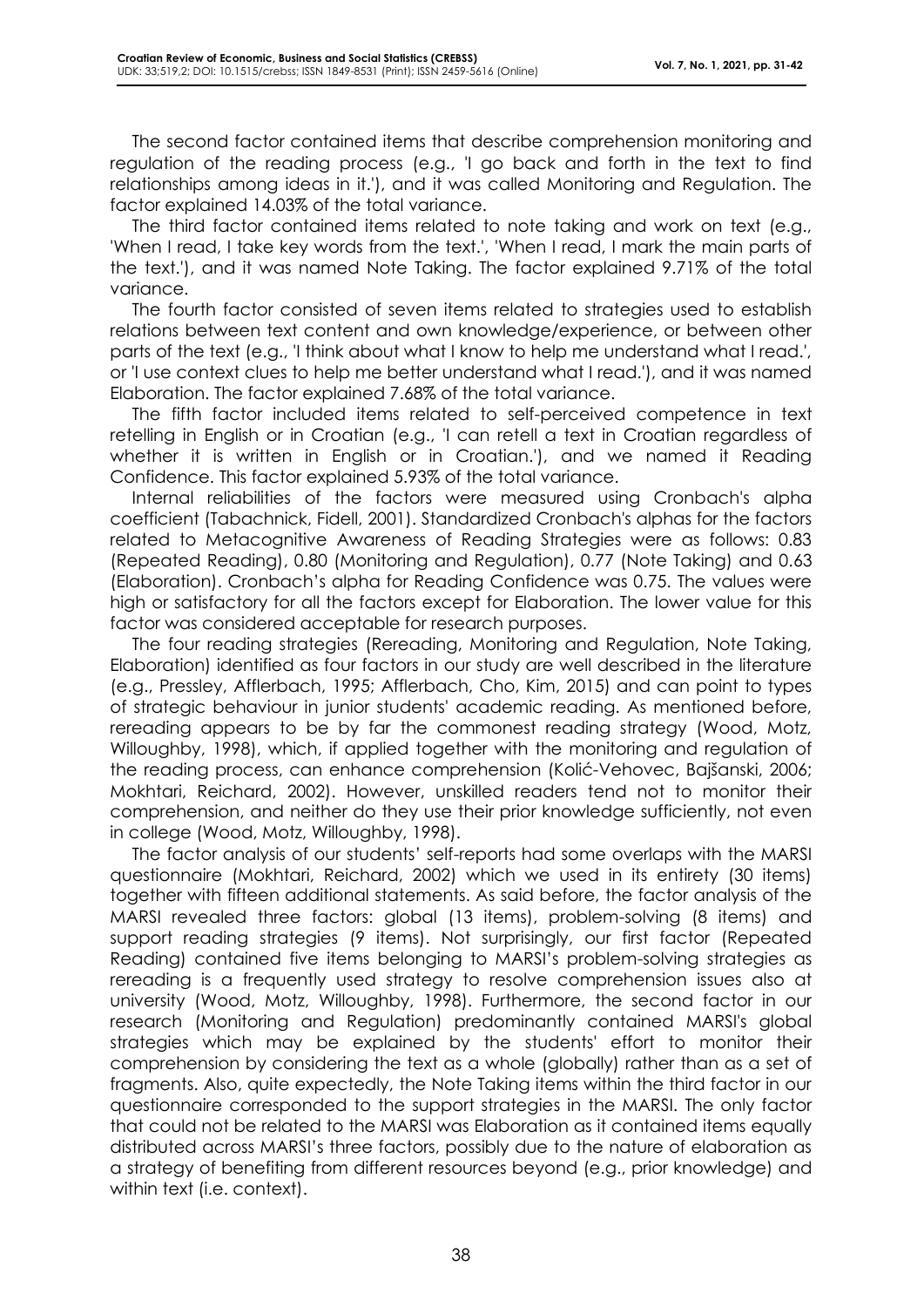The fifth factor in our study (Reading Confidence) was the only one which was not solely related to reading strategies as it also contained statements investigating our students' reading confidence in terms of their self-perceived competence in text retelling (e.g., 'I can summarize the text after the first reading.'). Interestingly, the items within this factor that did relate to reading strategies (e.g. skipping parts of the text deemed unimportant) negatively correlated with the ones indicating reading confidence. It appears that the more our participants chose to ignore parts of the text, the less competent they felt in text retelling suggesting that junior college students might overestimate (Bajšanski, 2011) their ability to distinguish between the relevant and irrelevant text segments.

More insights into the patterns of our students' reading behaviour are given below in the results of the correlation analysis which we conducted using Pearson's correlation coefficient in order to investigate the relations between the five factors (Table 3).

We first present descriptive statistics for the five factors (Table 2), and then we show the results of the correlation analysis (Table 3).

Table 2 Descriptive statistics for the standardized scores of the five factors (Repeated Reading, Monitoring and Regulation, Note Taking, Elaboration, Reading Confidence)  $-$  SAS 9.4

| Variable                  | N   | Mean | Std Dev | Sum | Minimum | Maximum |  |  |
|---------------------------|-----|------|---------|-----|---------|---------|--|--|
| <b>Repeated Reading</b>   | 134 |      | 0.97    |     | $-4.18$ | .58     |  |  |
| Monitoring, Regulation    | 134 |      | 0.94    |     | $-2.51$ | 2.22    |  |  |
| Note Taking               | '34 |      | 0.95    |     | $-2.17$ | .77     |  |  |
| Elaboration               | 134 |      | 0.93    |     | $-3.01$ | .73     |  |  |
| <b>Reading Confidence</b> | 134 |      | 0.93    |     | $-2.09$ | 2.26    |  |  |

| Table 3 Factor correlations - SAS 9.4, Pearson Correlation Coefficients, N = 134, Prob > |  |
|------------------------------------------------------------------------------------------|--|
| Irl under H0: Rho=0                                                                      |  |

|                     | Repeated<br>Reading | Monitoring,<br>Regulation | Note Taking | <b>Elaboration</b> | Reading<br>Confidence |
|---------------------|---------------------|---------------------------|-------------|--------------------|-----------------------|
| Repeated<br>Reading | 1.00000             |                           |             |                    |                       |
| Monitoring,         | 0.32867             | 1.00000                   |             |                    |                       |
| Regulation          | 0.0001              |                           |             |                    |                       |
| Note Taking         | 0.14636             | $-0.00086$                | 1.00000     |                    |                       |
|                     | 0.0915              | 0.9921                    |             |                    |                       |
| Elaboration         | 0.35356             | 0.32934                   | 0.13369     | 1.00000            |                       |
|                     | < 0.0001            | 0.0001                    | 0.1236      |                    |                       |
| Reading             | 0.07957             | 0.06393                   | $-0.22392$  | 0.16446            | 1.00000               |
| Confidence          | 0.3608              | 0.4631                    | 0.0093      | 0.0576             |                       |

The correlation analysis showed that two factors, i.e. Reading Confidence and Note Taking, only correlated with each other, negatively. The fact that Note Taking was the only strategy which could be linked to self-perceived reading competence (Reading Confidence), and that, although weak, the correlation was negative, indicates that students who are less confident while reading in English take their notes more often, while more confident students may ignore the benefit of note taking. The causes of such results might be tested in future research with a wider range of variables (e.g. reading comprehension measures).

Furthermore, positive correlations between the other three strategies, i.e. repeated reading, monitoring/regulation and elaboration (e.g., use of prior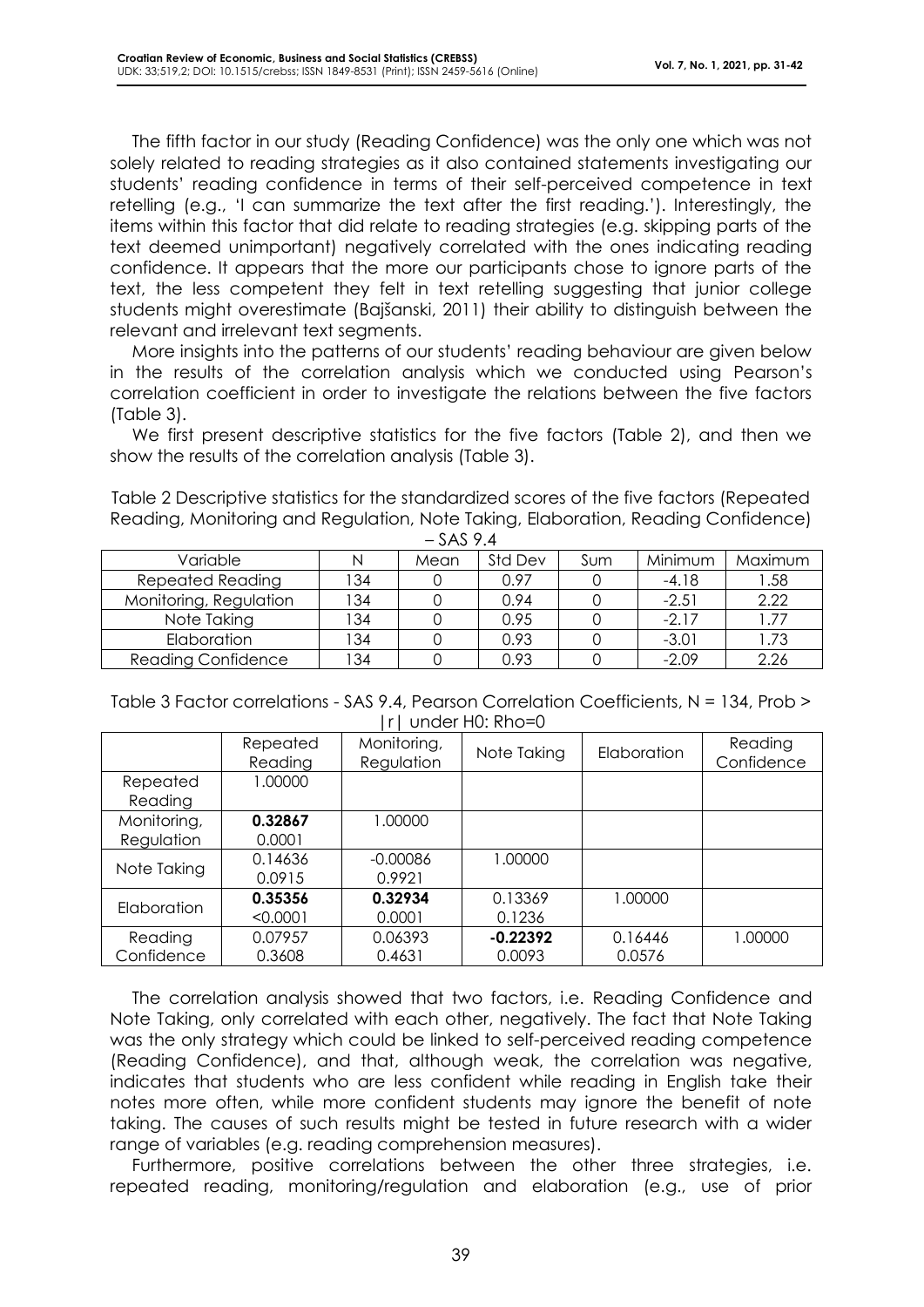knowledge), provide evidence of an interplay of different types of reading behaviour while dealing with complex texts. This is in line with McNamara et al. (2006) discussing multi-faceted active engagement of the reader while trying to understand a text. For example, comprehension monitoring might lead to rereading, which may in turn activate one's prior knowledge and facilitate comprehension. Alternatively, due to comprehension monitoring prior knowledge may be used making the reader go back to some parts of the text in order to interpret it meaningfully.

It is worth mentioning that more skilled readers might also read more efficiently by taking notes to monitor their own comprehension, increase confidence and reduce the need for repeated reading. However, this pattern of reading behaviour was not present in our students' self-reports in their first-year of college as it was shown that note taking correlated with no other reading strategy identified in the factor analysis.

Overall, the factor analysis we conducted has given us valuable information on the reading behaviour of our students in terms of the broad strategies used and their relations. However, the study covered only students from one business school in Croatia and could not be generalized. More research on similar groups of students completing our questionnaire would therefore be welcome.

### **Conclusion**

Our aim was to identify the main patterns in junior business students' strategic reading behaviour when dealing with academic texts in English as a second language. For this purpose, we designed a questionnaire about metacognitive awareness of reading strategies and reading confidence (i.e. self-perceived competence in text retelling). The five-factor structure of the questionnaire resulting from the factor analysis consisted of four factors related to four reading strategies, i.e. Repeated Reading, Monitoring and Regulation, Note Taking and Elaboration (using one's prior knowledge and context clues), and one factor describing students' self-perceived competence in text retelling (Reading Confidence).

Positive correlations between Repeated Reading, Monitoring/Regulation and Elaboration confirmed the interrelatedness of strategic processes when students are confronted with demanding academic readings in English as a second language. However, the Note-Taking strategy negatively correlated with Reading Confidence (Self-Perceived Competence in Text Retelling) and was not related to any of the other three strategies. The negative correlation implies that the more confident students were about their reading, the less they reported the use of note taking while dealing with a text.

Our findings provide a meaningful basis for analysing the role of strategic reading behaviour in text comprehension. Further research may include different types of college students (e.g., junior/senior) from different fields (e.g., business, medicine) and with different language background (e.g., native/foreign language). We believe that our study might also contribute to the development of strategy training towards more efficient reading, for example, on how to use note taking to facilitate comprehension.

## **References**

- 1. Afflerbach, P., Cho, B. Y., Kim, J. Y. (2015). Conceptualizing and assessing higher-order thinking in reading. *Theory into Practice*, Vol. 54, No. 3, pp. 203-212.
- 2. Alexander, P. A., Jetton, T. L. (2000). Learning from text: A multidimensional and developmental perspective. In *Handbook of Reading Research*, Kamil, M. L., Mosenthal, P. B., Pearson, P. D., Barr, R. (Eds.), Vol. 3, pp. 285-310.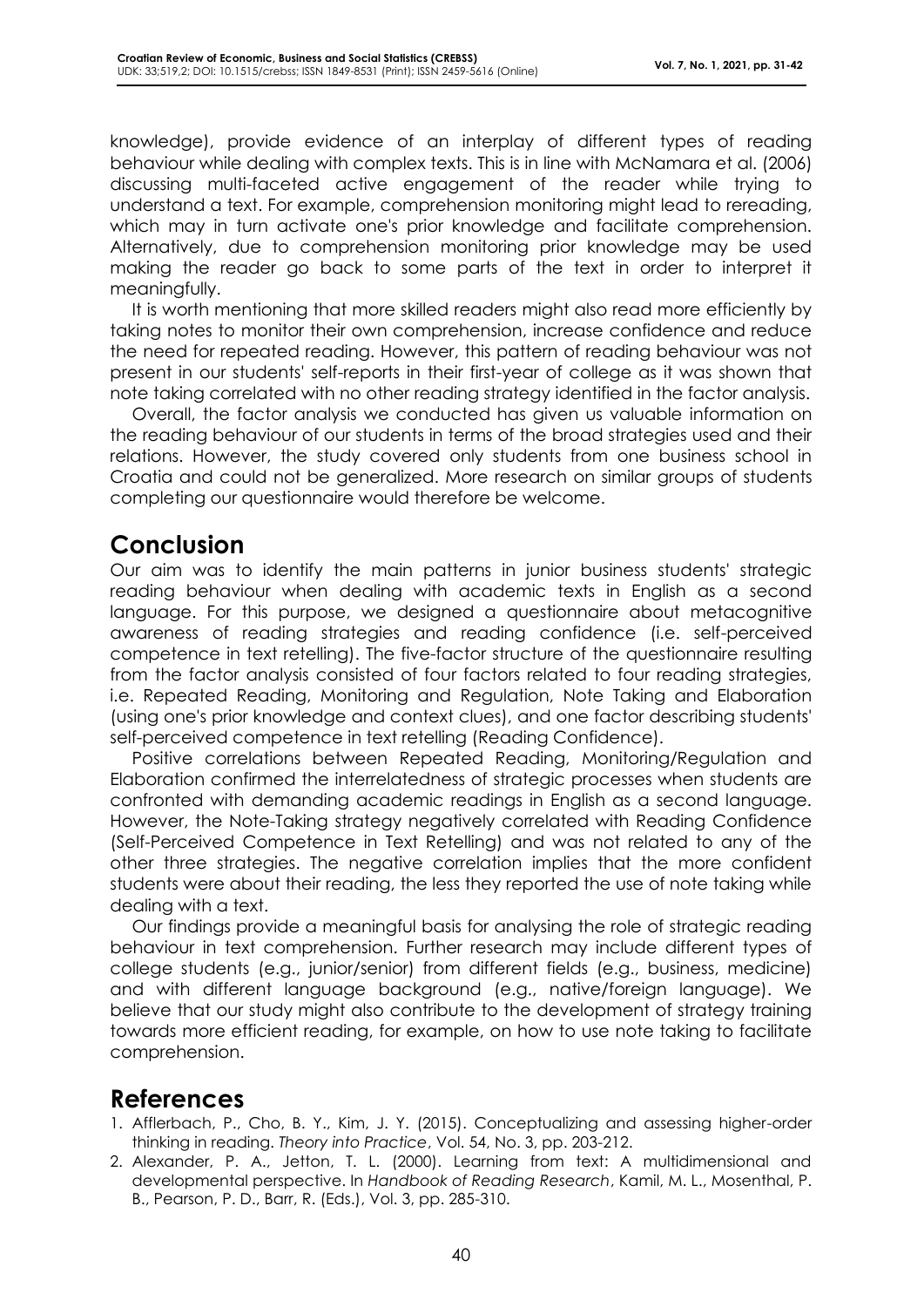- 3. Allan, D. (2004). *Oxford Placement Test 2*. Oxford University Press, Oxford.
- 4. Bajšanski, I. (2011). Nadgledanje razumijevanja narativnoga i ekspozitornoga teksta: Odnos između apsolutne i relativne točnosti metakognitivnih procjena. *Psihologijske teme/Psychological Topics*, Vol. 20, No. 1, pp. 153-170.
- 5. Baker, L., Brown, A. L. (1984). Metacognitive skills and reading. *Handbook of Reading Research*, Vol. 1, pp. 353-394.
- 6. Beavers, A. S., Lounsbury, J. W., Richards, J. K., Huck, S. W., Skolits, G. J., Esquivel, S. (2013). Practical Considerations for Using Exploratory Factor Analysis in Educational Research. *Practical Assessment, Research, and Evaluation*, Vol. 18, Article 6.
- 7. Council of Europe (2020). *Common European Framework of Reference for Languages*. Available at https://www.coe.int/en/web/common-european-framework-referencelanguages/level-descriptions [27 October 2020].
- 8. European Union (2020). *MOCK Case Study AD Generalists*. Available at http://europa.eu/epso/doc/archive/apply/sample\_test/pdf/casestudy2\_en.pdf [20 October 2020].
- 9. Gorsuch, R. (1983). *Factor analysis*. Erlbaum, Newark, NJ.
- 10.Kolić-Vehovec, S., Bajšanski, I. (2001). Konstrukcija upitnika strategijskog čitanja. *Psihologijske teme*, Vol. 10, pp. 51-62.
- 11.Kolić-Vehovec, S., Bajšanski, I. (2006). Dobne i spolne razlike u nekim vidovima metakognicije I razumijevanja pri čitanju. *Društvena istraživanja: časopis za opća društvena pitanja*, Vol. 15, No. 6, pp. 1005-1027.
- 12.Kolić-Vrhovec, S., Bajšanski, I., Rončević Zubković, B. (2011). The role of reading strategies in scientific text comprehension and academic achievement of university students. *Review of psychology*, Vol. 18, No. 2, pp. 81-90.
- 13.McNamara, D. S., O'Reilly, T. (2009). *Theories of comprehension skill: Knowledge and strategies versus capacity and suppression. Progress in Experimental Psychology Research*. Nova Science Publishers, Inc., Hauppauge, NY.
- 14.McNamara, D. S., O'Reilly, T. P., Best, R. M., Ozuru, Y. (2006). Improving adolescent students' reading comprehension with iSTART. *Journal of Educational Computing Research*, Vol. 34, No. 2, pp. 147-171.
- 15.Miholic, V. (1994). An inventory to pique students' metacognitive awareness of reading strategies. *Journal of Reading*, Vol. 38, pp. 84-86.
- 16.Mokhtari, K., Reichard, C. A. (2002). Assessing Students' Metacognitive Awareness of Reading Strategies. *Journal of Educational Psychology*, Vol. 94, No. 2, pp. 249-259.
- 17.Pereira-Laird, J. A., Deane, F. P. (1997). Development and validation of a self-report measure of reading strategy use. *Reading Psychology: An International Journal*, Vol. 18, pp. 185-235.
- 18.PISA (2009). *Assessment Framework: Key Competencies in Reading, Mathematics and Science*. Available at https://www.oecd.org/pisa/pisaproducts/44455820.pdf [20 October 2020].
- 19.Pressley, M., Afflerbach, P. (1995). *Verbal protocols of reading: The nature of constructively responsive reading*. Erlbaum, Hillsdale, NJ.
- 20.Snow, C. E. (2002). *Toward an R&D program in reading comprehension*. Rand, Santa Monica, CA.
- 21.Tabachnick, B., Fidell, L. (2001). *Using multivariate statistics*. Allyn & Bacon, Needham Heights.
- 22.Taraban, R., Kerr, M., Rynearson, K. (2004). Analytic and Pragmatic Factors in College Students' Metacognitive Reading Strategies. *Reading Psychology*, Vol. 25, No. 2, pp. 67-81.
- 23.United Nations (2020). *Careers. Young Professionals Program*. Available at https://careers.un.org/lbw/home.aspx?viewtype=NCES [20 October 2020].
- 24.Weir, C., Khalifa, H. (2008). A cognitive processing approach towards defining reading comprehension. *Cambridge ESOL: Research Notes*, Vol. 31, pp. 2-10.
- 25.Wood, E., Motz, M., Willoughby, T. (1998). Examining students' retrospective memories of strategy development. *Journal of Educational Psychology*, Vol. 90, pp. 698-704.